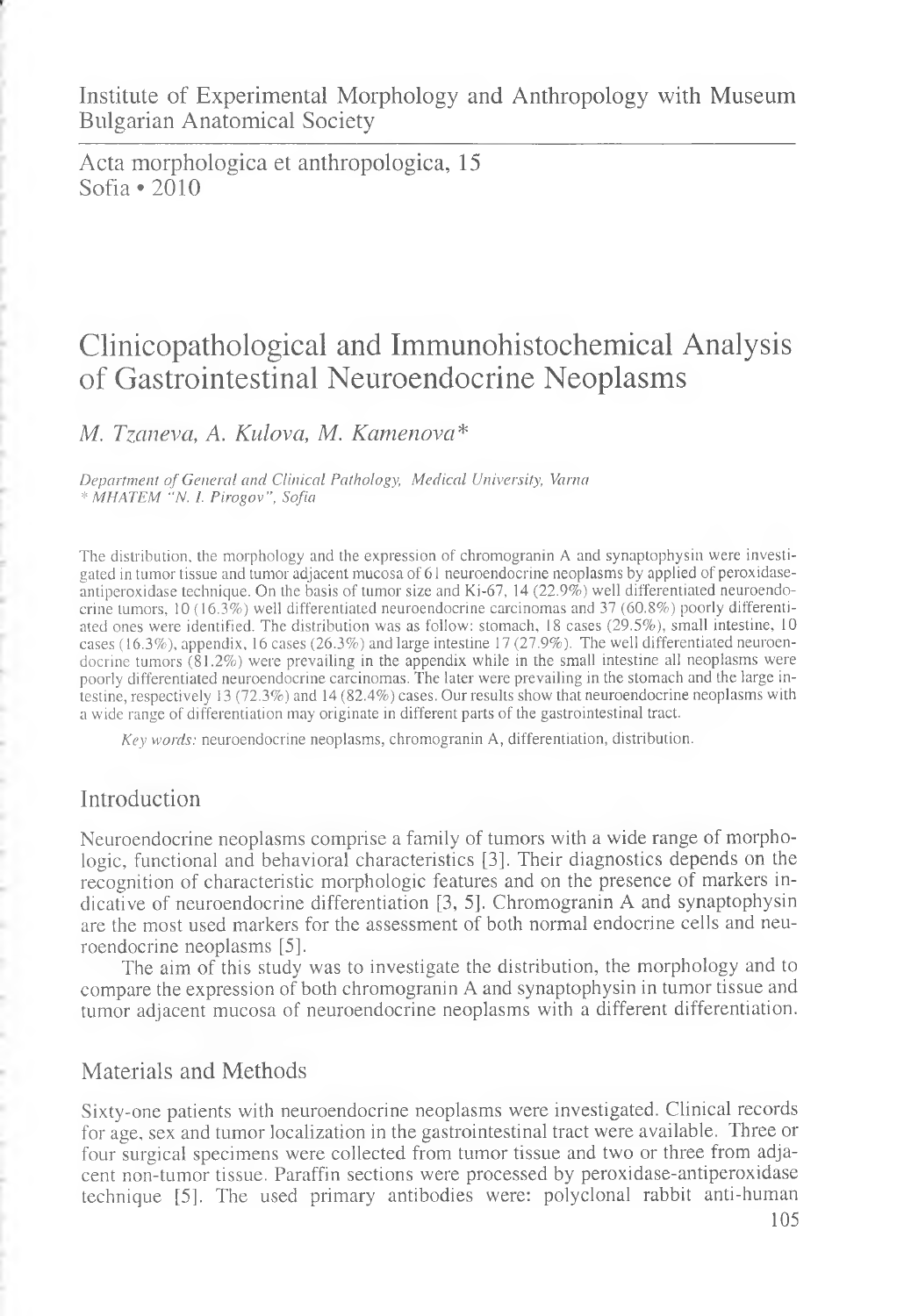chromogranin A (Code N 1535, DAKO), polyclonal anti-synaptophysin (Syn 38, DAKO) and monoclonal mouse anti-human Ki67 Antigen, Clone MIB-1 (Code N1633, DAKO).

Every neoplasm was graded according to the World Health Organization classification [4]. The tumors were divided according to the embryonal origin of: foregut (stomach, duodenum), midgut (jejunum, ileum, appendix) and hindgut (colon and rectum) [3].

# Results

The 61 neuroendocrine neoplasms studied were divided according to their histological features into: 14 (22.9%) well differentiated neuroendocrine tumors; 10 (16.3%) well differentiated and 37 (60.8%) poorly differentiated neuroendocrine carcinomas. The neoplasms were located as follows: stomach, 18 cases (29.5%), small intestine, 10 cases (16.3%), appendix, 16 cases (26.3%) and large intestine 17 (27.9%). Eighteen (29.5%) cases originated in foregut, 26 (42.6%) cases in midgut and 17 (27.9%) in hindgut. The gastric neoplasms were as follows: one  $(5.5\%)$  well differentiated neuroendocrine tumor, 4 ( $22.2\%$ ) well differentiated neuroendocrine carcinomas and 13 (72.3%) poorly differentiated neuroendocrine carcinomas. In the small intestine all neoplasms were poorly differentiated neuroendocrine carcinomas. The neoplasms of appendix were 13 (81.2%) well differentiated neuroendocrine tumors and 3 (18.8%) well differentiated neuroendocrine carcinomas. The neoplasms of large intestine were classified as: well differentiated neuroendocrine carcinomas  $-3$  (17.7%) cases and poorly differentiated neuroendocrine carcinomas – 14 (82.3%) cases.

*Tumor tissue.* Histologically, the well differentiated neuroendocrine tumors were strong chromogranin A positive while in the well differentiated neuroendocrine carcinomas chromogranin A was more frequently expressed in their peripheral than in the central part



Fig. 1. Nodular hyperplasia of chromogranin A positive cells in adjacent mucosa of gastric well differentiated carcinoma. Immunohistochemistry,  $\times$  200